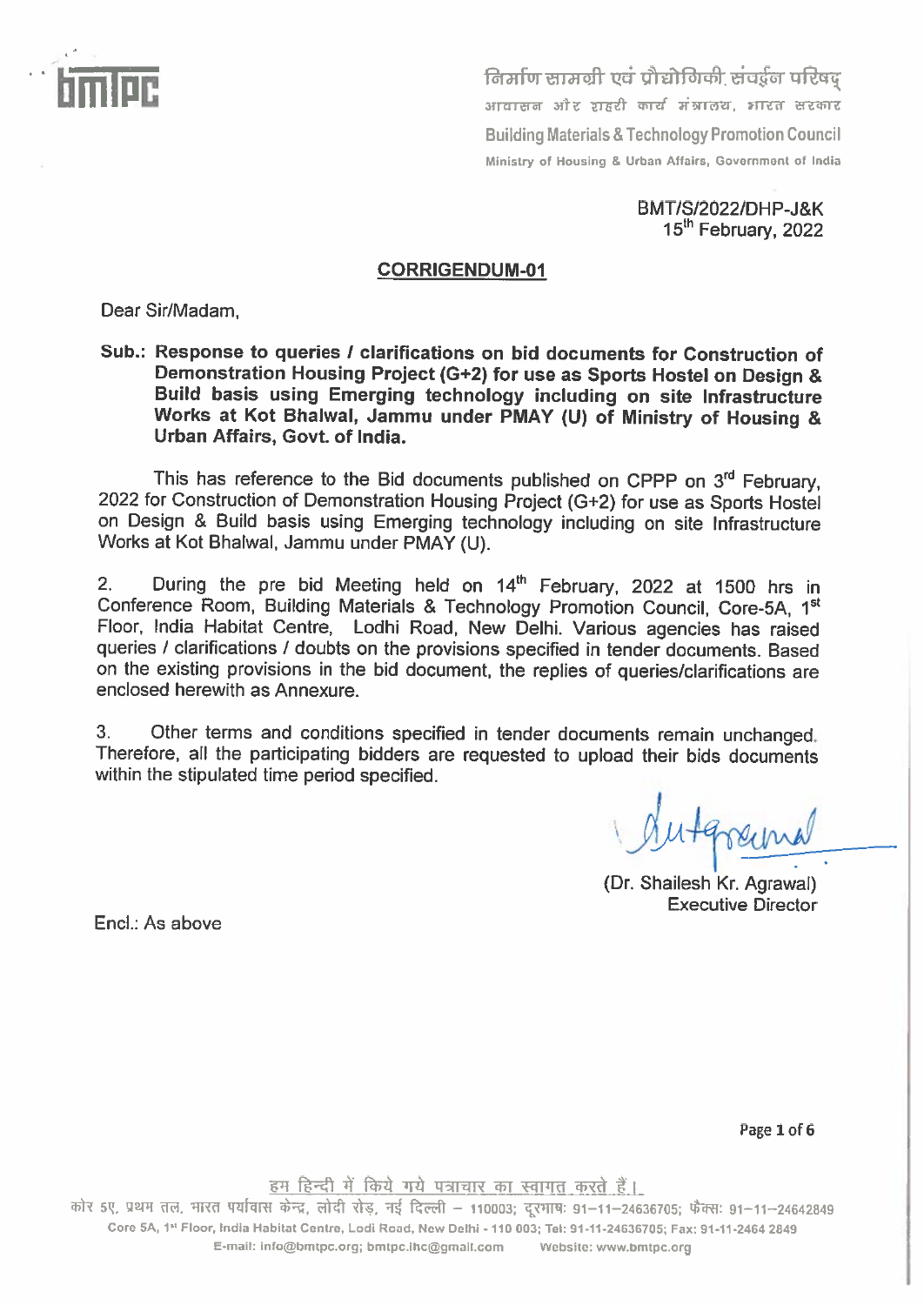## **BMTPC**

## **Construction of Demonstration Housing Project (G+2) for use as Sports Hostel on Design & Build basis using Emerging technology including on site Infrastructure Works at Kot Bhalwal, Jammu under PMAY (U)**

**Bid Publication date: 03/02/2022 Bid No.: BMT/S/2022/DHP-JK**

**Clarifications / Amendments based on pre bid meeting held on 14-02-2022 at 1500 hrs in Conference Room, Building Materials & Technology Promotion Council, Core-5A, 1st Floor, India Habitat Centre, Lodhi Road, New Delhi.** 

#### **M/s MGI Infra Private Limited**

| SI.<br><b>No</b> | <b>CLAUSE NO.</b>                                     | As per Bid<br><b>Document</b> | <b>REQUEST FOR</b><br><b>CLARIFICATION</b>       | <b>BMTPC Comments</b>                                                                                                                                                                                                                                                       |
|------------------|-------------------------------------------------------|-------------------------------|--------------------------------------------------|-----------------------------------------------------------------------------------------------------------------------------------------------------------------------------------------------------------------------------------------------------------------------------|
| 1.               | Annexure - VIII<br>Memorandum<br>EMD (Page<br>No. 65) | Through<br>NEFT/RTGS          | Bank Guarantee for<br>EMD may also be<br>allowed | Yes, the performa for Bank<br>Guarantee is attached<br>herewith as Appendix-A.<br>as Bank Guarantee<br>EMD.<br>will<br>be refunded<br>to<br>unsuccessful bidders after<br>award of work and to the<br>successful bidder<br>after<br>submission of performance<br>guarantee. |

### **M/s Moducast Private Ltd.**

| SI.<br><b>No</b> | <b>CLAUSE NO.</b>                                                      | As per Bid<br><b>Document</b>                                                   | <b>REQUEST FOR</b><br><b>CLARIFICATION</b>                                                                                                 | <b>BMTPC Comments</b>   |
|------------------|------------------------------------------------------------------------|---------------------------------------------------------------------------------|--------------------------------------------------------------------------------------------------------------------------------------------|-------------------------|
| 1.               | Annexure - VIII<br>Memorandum<br>EMD (Page<br>No. 65)                  | Through<br>NEFT/RTGS                                                            | The bidder/s having<br>valid MSME/NSIC<br>certificate<br>are<br>exempted<br>from<br>payment of Tender<br>Fee and Earnest<br>Money Deposit. | As per tender document. |
| 2.               | Secured<br>advance on<br>materials<br>(Clause 10B (i)<br>(Page No. 77) | Secured<br>advance<br>on on<br>non-perishable<br>materials<br>$-$<br>applicable | Secured<br>advance<br>can be allowed on<br>precast elements<br>made at factory /<br>site.                                                  | As per tender document  |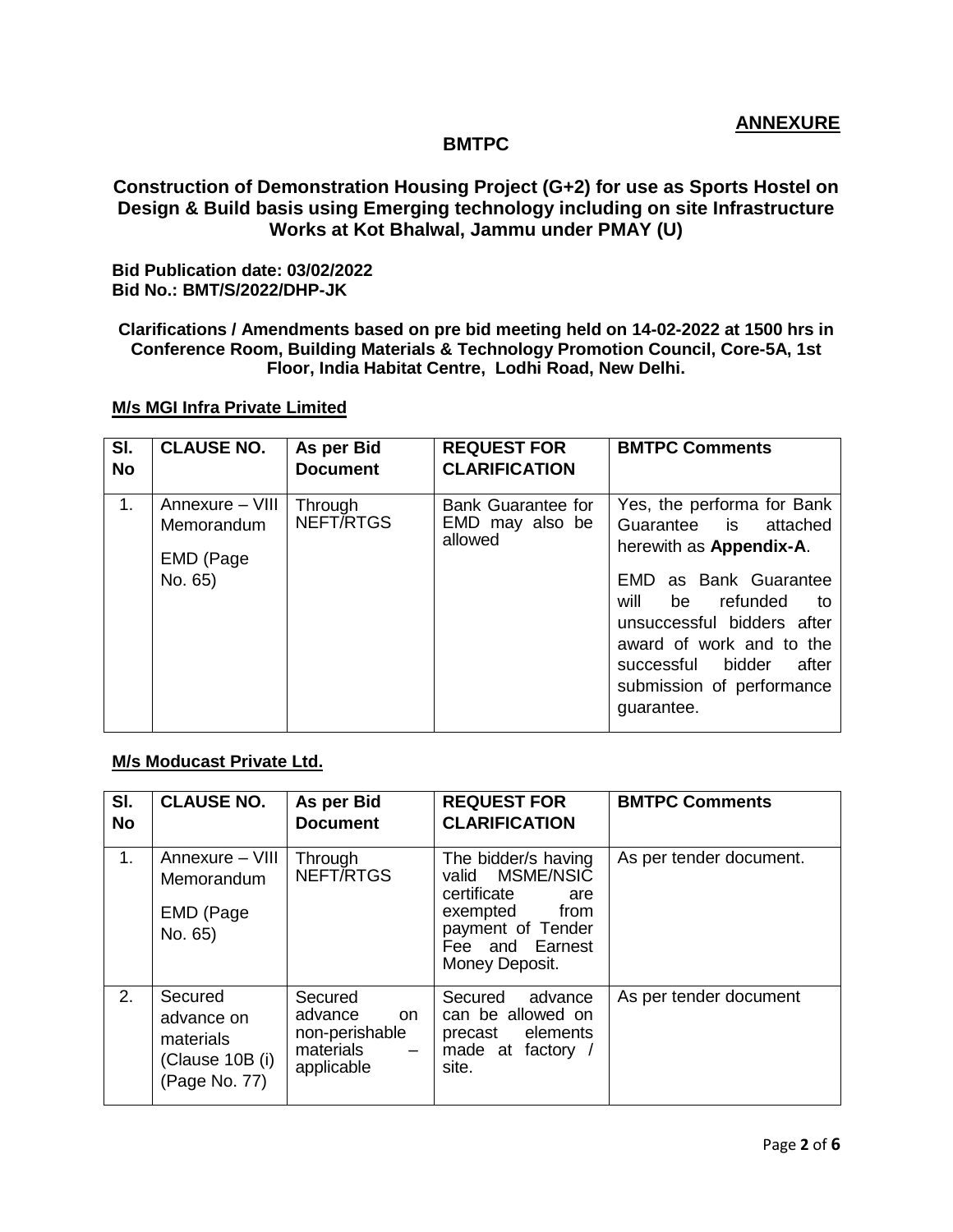| 3. | 5. General<br>Information and<br>Instruction to<br><b>Bidders</b><br>(Page No. 23) | 30.<br>GST,<br>Labour<br>Cess<br>and any other<br>tax in respect of<br>the<br>contract<br>shall be payable<br>the<br>by<br>contractor<br>and<br><b>BMTPC</b> will not<br>entertain<br>any<br>claim<br>whatsoever<br>in.<br>this respect.                                                                                                                                                                                      | What will be the<br>Rate of GST for the<br>project?                               | As per applicable GST rates<br>of<br>of<br>Govt.<br>India<br>for<br>Affordable<br>Housing<br>under<br>PMAY.                                                                        |
|----|------------------------------------------------------------------------------------|-------------------------------------------------------------------------------------------------------------------------------------------------------------------------------------------------------------------------------------------------------------------------------------------------------------------------------------------------------------------------------------------------------------------------------|-----------------------------------------------------------------------------------|------------------------------------------------------------------------------------------------------------------------------------------------------------------------------------|
| 4. | Special<br>condition for<br>use of<br>emerging                                     | Years<br>Five<br>after<br>issuance<br>of date<br>of<br>Completion<br>Certificate<br>by                                                                                                                                                                                                                                                                                                                                        | Kindly specify the<br>date of<br>start of<br>liability<br><b>Defect</b><br>period | As per tender document                                                                                                                                                             |
|    | technologies<br>and works,<br>para No. 14<br><b>Defect Liability</b><br>Period     | BMTPC.                                                                                                                                                                                                                                                                                                                                                                                                                        | What will<br>be the<br>date<br>of<br>handing<br>over of completed<br>building?    | The date of handing over<br>will be the date of handing<br>over the completed building<br>/ project to BMTPC with all<br>necessary approvals from<br>local authority / department. |
|    | (Page No. 83)                                                                      |                                                                                                                                                                                                                                                                                                                                                                                                                               |                                                                                   |                                                                                                                                                                                    |
| 5. | Annexure - VIII<br>Memorandum<br>Escalation<br>(Page No. 65)                       | No extra<br>Item<br>will<br>be<br>entertained<br>for<br>building<br>the<br>work. However,<br>onsite<br>for<br>infrastructure<br>work<br>extra<br>items/substitute<br>d items may be<br>permitted as per<br>the<br>utmost<br>requirement<br>of<br>condition<br>site<br>with<br>the<br>and<br>of<br>approval<br>BMTPC.<br>Escalation<br>cost<br>towards<br>any<br>change<br>in<br>statutory<br>taxes<br>will<br>be<br>accepted. | Escalation<br>ls<br>allowed for the DHP                                           | As per tender document                                                                                                                                                             |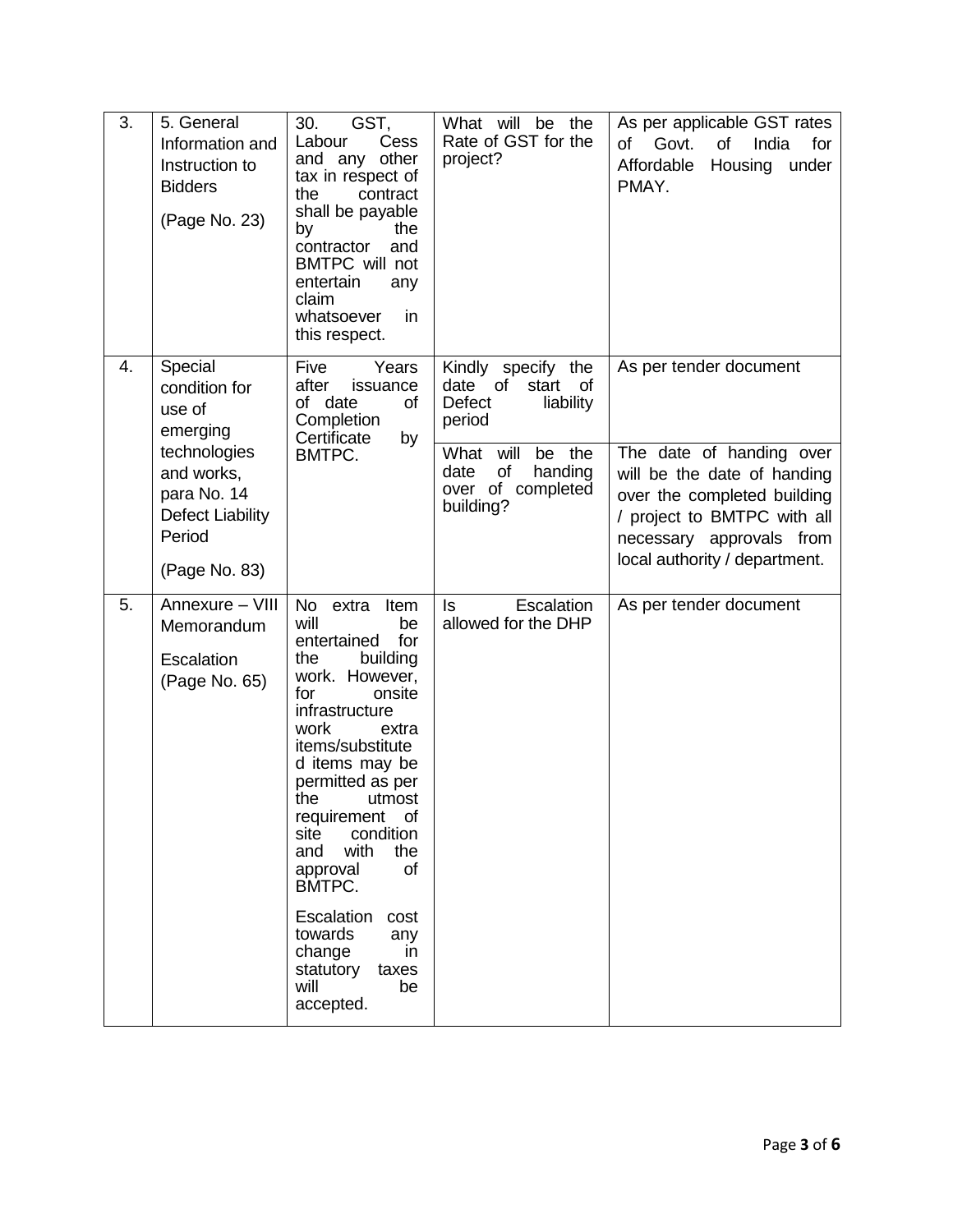# **M/s Covestro (India) Private Limited**

| SI.<br><b>No</b> | <b>CLAUSE NO.</b>                                                                                                        | As per Bid<br><b>Document</b>                                                                                                                                                                                                                            | <b>REQUEST FOR</b><br><b>CLARIFICATION</b>                                                                                    | <b>BMTPC Comments</b>                                                                                                                     |  |
|------------------|--------------------------------------------------------------------------------------------------------------------------|----------------------------------------------------------------------------------------------------------------------------------------------------------------------------------------------------------------------------------------------------------|-------------------------------------------------------------------------------------------------------------------------------|-------------------------------------------------------------------------------------------------------------------------------------------|--|
| 1.               | 3. GENERAL<br><b>CONDITIONS</b><br><b>FOR</b><br><b>PLANNING &amp;</b><br><b>DESIGNING</b><br>(Para No. 1.4<br>(page 86) | soil<br><b>The</b><br>Investigation<br>report is placed<br>Part-6.<br>at<br>However, soil<br>investigation<br>report<br>should<br>further<br>be<br>verified by the<br>bidder<br>at site<br>before start of<br>the work                                   | Whether<br>soil<br>Investigation<br>will<br>have to be carried<br>out after the award<br>of work.                             | Yes,<br>As<br>tender<br>per<br>document                                                                                                   |  |
| 2.               | <b>BRIEF</b><br><b>PARTICULARS</b><br>OF WORK<br>(Para no. 5)<br>(page 37)                                               | $5$ -iii)<br>Vetting<br>structural<br>οf<br>design<br>by<br>Technical<br>Research<br>of<br>institutions<br>repute such as<br>IIT <sub>s</sub> , NIT <sub>s</sub> , Govt.<br>Engineering<br>Colleges, CSIR<br>Labs,<br>Govt.<br>Research<br>Institutions. | ls<br>Vetting<br>of<br>design<br>structural<br>and<br>drawings<br>is.<br>mandatory?                                           | Yes,<br>tender<br>As<br>per<br>document                                                                                                   |  |
|                  |                                                                                                                          |                                                                                                                                                                                                                                                          | Whether<br>the<br>applicable charges<br>obtaining<br>all<br>for<br>approvals / wetting<br>of design shall be<br>reimbursable. | No.<br>As<br>tender<br>per<br>document, the contracting<br>agency has to bear<br>all<br>for<br>expenses<br>required<br>seeking approvals. |  |
| 3.               | 1. Tender<br>Notice, (Page<br>No. 5)                                                                                     | for<br>date<br>Last<br>online<br>submission<br>of<br>tender,<br>24.02.2022<br>$\prime$<br>1500 hrs                                                                                                                                                       | Kindly extend<br>the<br>last<br>date<br>οf<br>submission<br>of<br>tender for further 15<br>days                               | As per tender document                                                                                                                    |  |

**Note:** 

**(i) The above clarifications / amendments will form the Part of Bid document. The bidders are requested to upload and submit hard copy of the same duly signed by the authorized representative alongwith their bid.**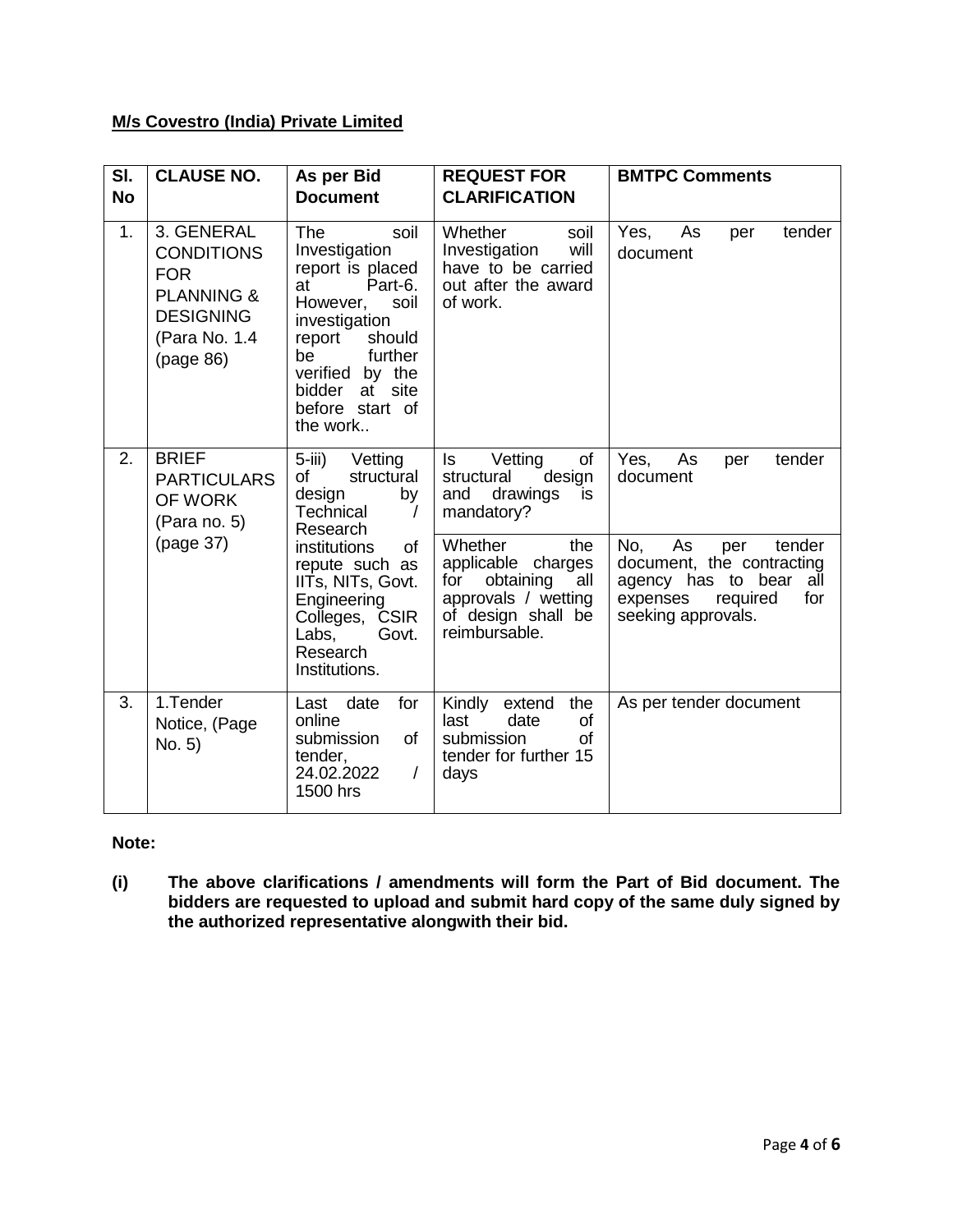(On non judicial stamp paper of minimum of Rs. 100)

#### **Form of Earnest Money Deposit Bank Guarantee Bond**

| BG No.  |  |  |  |
|---------|--|--|--|
| Dated   |  |  |  |
| Due on  |  |  |  |
| For Rs. |  |  |  |

In consideration of the Building Materials & Technology Promotion Council (hereinafter called "BMTPC") having offered to accept the terms and conditions of the proposed agreement between **Building Materials & Technology Promotion Council** and .......................................................................... (hereinafter called "the said Agency") for the **work .....................................................** (hereinafter called "the said agreement") having agreed to production of an irrevocable Bank Guarantee for Rs. ......................... (Rupees: .............................................only) valid upto...........................(date\*).................as Earnest Money Deposit from the Agency for compliance of his obligations in accordance with the terms and conditions of the said Tender documents.

- 1. We, **..............................** (hereinafter referred to as "the Bank") hereby undertake to (indicate the name of the bank) pay to the BMTPC an amount not exceeding Rs. ................... (Rupees: ...............................only) as EMD for the said tender documents.
- 2. We, **...........................** (indicate the name of the Bank) do hereby undertake to pay the amounts due and payable (indicate the name of the bank) under this guarantee without any demure, merely on a demand from BMTPC stating that the amount claimed as required to meet the recoveries due or likely to be due from the said agency. Any such demand made on the bank shall be conclusive as regards the amount due and payable by the bank under this Guarantee. However, our liability under this guarantee shall be restricted to an amount not exceeding Rs. ................... (Rupees: ...............................only)
- 3. We, ........................... (indicate the name of the Bank.) further undertake to pay the BMTPC any money so demanded notwithstanding any dispute or disputes raised by the agency in any suit or proceeding pending before any court or Tribunal relating thereto, our liability under this present being absolute and unequivocal. The payment so made by us under this Bank Guarantee shall be a valid discharge of our liability for payment there under and the agency shall have no claim against us for making such payment.
- 4. We, ........................................ (indicate the name of the Bank) further agree that the guarantee herein contained shall remain in full force and effect during the validity period that would be taken for the EMD of the said tender documents .and that it shall continue to be enforceable till the completion of tender process.
- 5. We, ..................................... (indicate the name of the Bank) further agree with BMTPC that BMTPC shall have the fullest liberty without our consent and without affecting in any manner our obligation hereunder to vary any of the terms and conditions of the said tender document or to extend time of performance by the said Agency from time to time or to postpone for any time or from time to time any of the powers exercisable by BMTPC